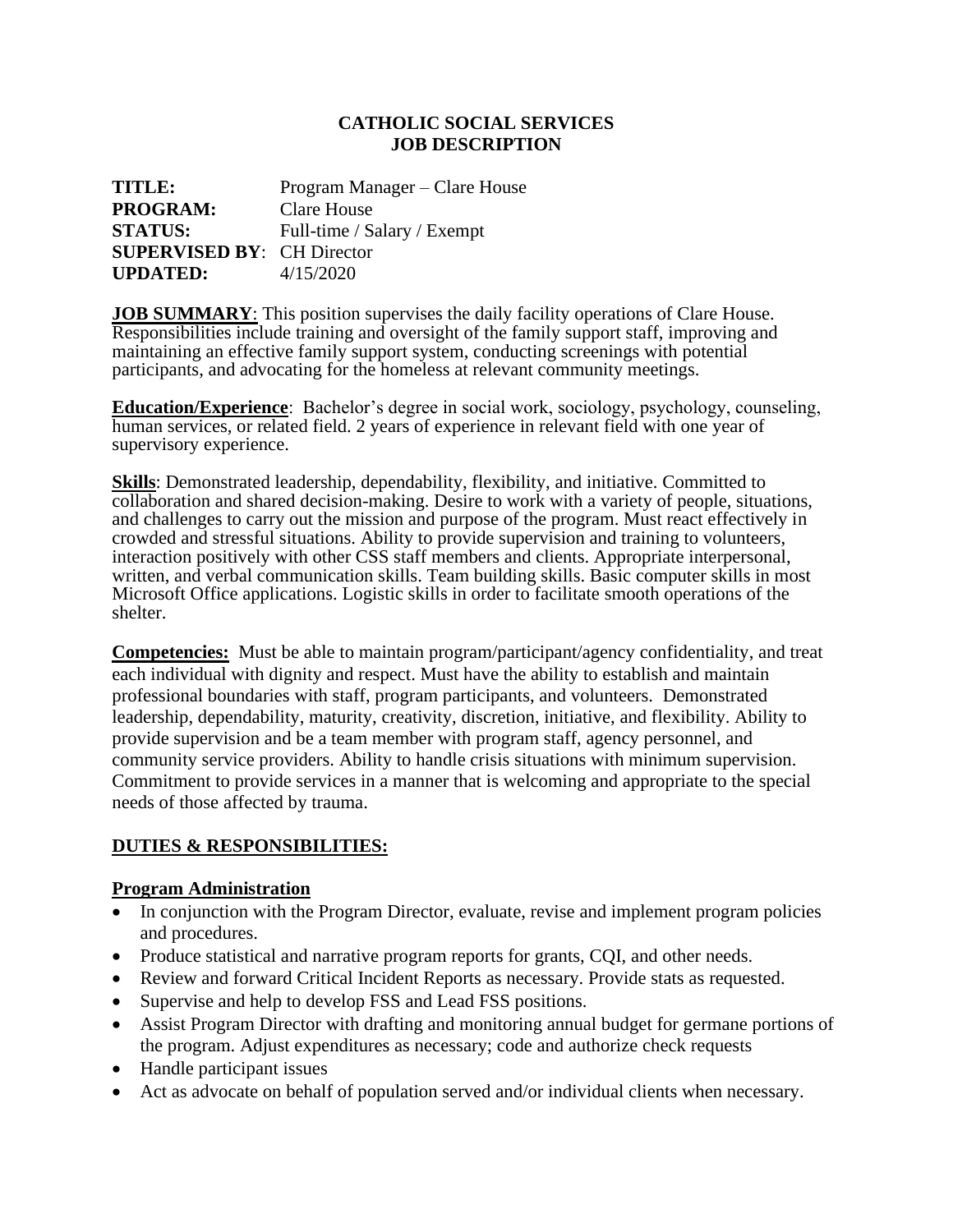- Ensure annual Point-in-time homeless count is accurate.
- Ensure all staff is trained and reports are correct and timely.
- Other duties as assigned

# **Shelter Operations**

- Evaluate program policies and practices regularly; this information is used to inform and adjust practice.
- Perform and oversee daily facility needs of the shelter.
- Coordinate maintenance issues with Facilities department.
- Monitor inventory of program supplies within budget. Ensure adequate levels of supplies, including janitorial, kitchen, laundry, and office supplies.
- Manage all supplies, keeping storage areas in good order, rotating stock. Keep list of needs updated, share extra or unneeded supplies with other CSS program.
- Oversee Donations Room
- Ensure cleanliness of physical facility, including daily, weekly, monthly, and annual cleaning operations. (May be in conjunction with Facilities Department)
- Ensure effectiveness of operational cleaning procedures
- Ensure daily maintenance of facility.
- Pick up supplies as needed.
- On call duties
- Immediately report serious personnel, shelter, or media incidents to Director.
- Attend staff meetings.
- Set up and take down for special events.

## **Supervision**

- Direct supervisor of a portion of the shelter staff. Includes recruiting, selecting, training, scheduling, disciplining, and terminations (in conjunction with HR department).
- Ensure all staff have structured, strengths-based supervision from someone who is trained in understanding trauma.
- Manage daily shift operations, ensure adequate and appropriate staffing, and cover shifts as necessary.
- Ensure shift staff is trained in effectively identifying and addressing client need.
- Ensure personnel are informed of and adhere to all CSS/HFS policies, as well as Department of Labor regulations.

## **Trauma Informed Services**

- Strategize, in conjunction with other staff, to ensure a trauma-informed approach to service delivery.
- Ensure all staff receives basic foundational training and continued training (as appropriate) that furthers their understanding of trauma.
- Work with the director to ensure all current policies and protocols uphold trauma-informed service principles.
- Evaluate program policies and practices regularly; this information is used to inform and adjust practice.

**Physical Requirements:** Ability to lift 20 lbs.